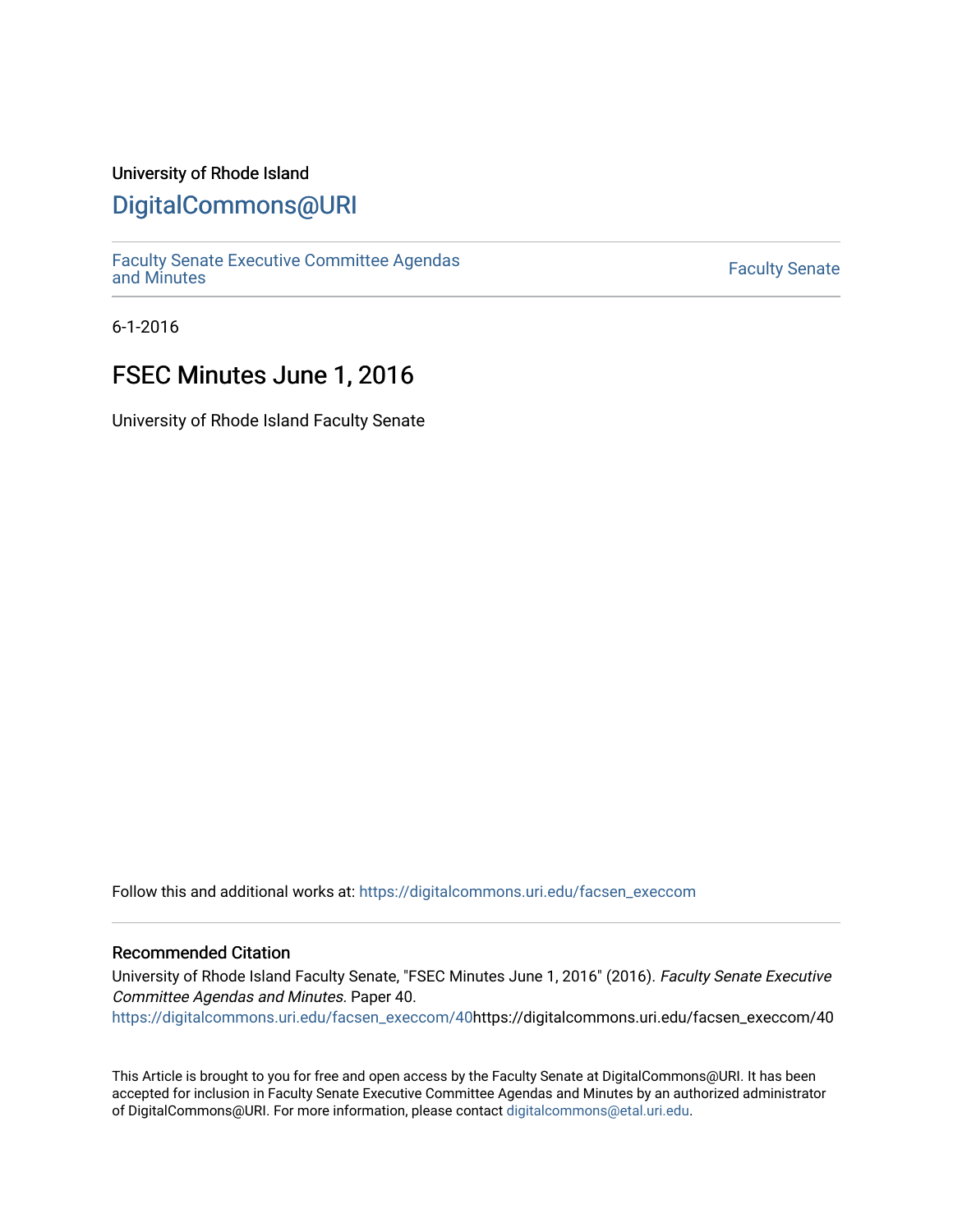# **THE UNIVERSITY** OF RHODE ISLAND

**FACULTY SENATE OFFICE**

## **Faculty Senate Executive Committee Meeting #1 June 1, 2016**

### **MINUTES**

**1.** The meeting was called to order at 10:10 AM on Wednesday, June 1, 2016, in Library Conference Room A, Chairperson Sullivan presiding. Senators Byrd, Conley, Leonard, Mahler, and Tsiatas were present.

### **2. ANNOUNCEMENTS/CORRESPONDENCE/REPORTS**

- **a.** Chairperson Sullivan welcomed the 2016-2017 Faculty Senate Executive Committee (FSEC) members to their first meeting and new members were introduced. He noted some of the ongoing concerns of the FSEC and indicated that he would like each FSEC member to assume responsibility for a topic or theme and report on that issue at meetings.
- **b.** Chairperson Sullivan reported that he had upcoming meetings scheduled with the interim Chief Information Officer, Mr. Kubica, and Dean Boughida, Chair of the Information Technology Strategic Governance Committee (ITgov).
- **c.** Chairperson Sullivan indicated that he would like to reserve meeting times for the FSEC every other week during the summer.
- **d.** The FSEC established a regular meeting time for the Fall 2016 semester.
- **e.** Chairperson Sullivan reported that he would like to host an initiation session for Senators prior to the first Faculty Senate meeting in September. An overview of basic parliamentary processes would be provided, Senate member expectations would be discussed, and an electronic voting method would be introduced. Ms. Neff was asked to follow up on the availability of Beaupre 105 on September 15, 2016.

### **3. NEW BUSINESS**